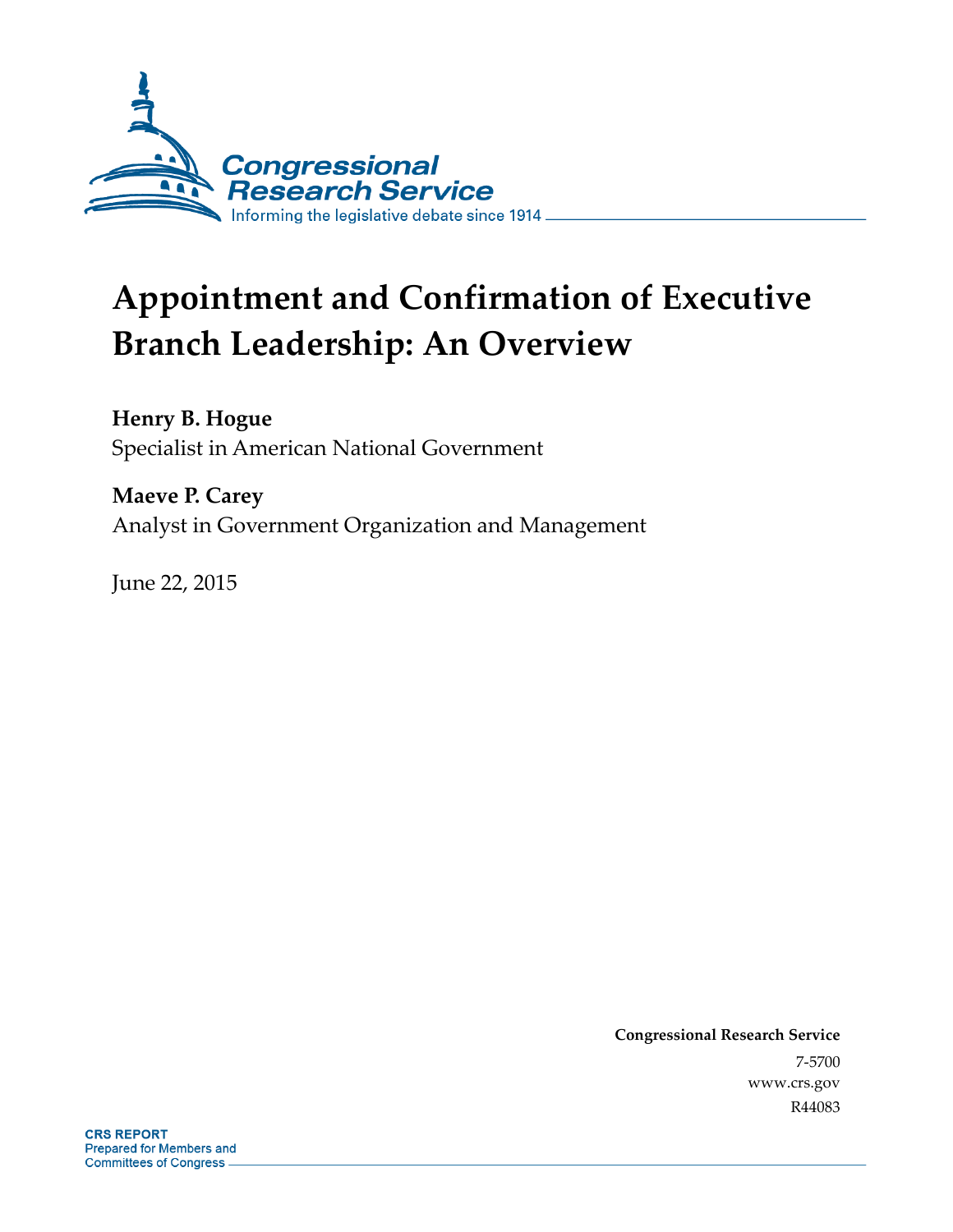### **Summary**

The Constitution divides the responsibility for populating the top positions in the executive branch of the federal government between the President and the Senate. Article II, Section 2 empowers the President to nominate and, by and with the advice and consent of the Senate, to appoint the principal officers of the United States, as well as some subordinate officers.

These positions are generally filled through the advice and consent process, which can be divided into three stages:

- First, the White House selects and clears a prospective appointee before sending a formal nomination to the Senate.
- Second, the Senate determines whether to confirm a nomination. For most nominations, much of this process occurs at the committee level.
- Third, the confirmed nominee is given a commission and sworn into office, after which he or she has full authority to carry out the duties of the office.

The President may also be able to fill vacancies in advice and consent positions in the executive branch temporarily through other means. If circumstances permit and conditions are met, the President could choose to give a recess appointment to an individual. Such an appointment would last until the end of the next session of the Senate. Alternatively, in some cases, the President may be able to designate an official to serve in a vacant position on a temporary basis under the Federal Vacancies Reform Act or under statutory authority specific to the position.

Congress has selectively included certain types of statutory provisions when establishing specific executive branch positions. These provisions include those that require appointees to have specified qualifications, that set fixed terms of office, that limit the circumstances under which the President can remove an officeholder, that specify how the chair of a collegial board or commission will be selected and may be removed, and that allow an incumbent to remain in office past the end of a term until a successor is appointed (hold over). Although these types of provisions may be found in the establishing statutes for a variety of positions, they are particularly common for members of regulatory and other collegial boards and commissions. In some cases, these types of provisions have influenced the dynamics of the Senate confirmation process. They also may be factored into the selection and vetting process in the Administration.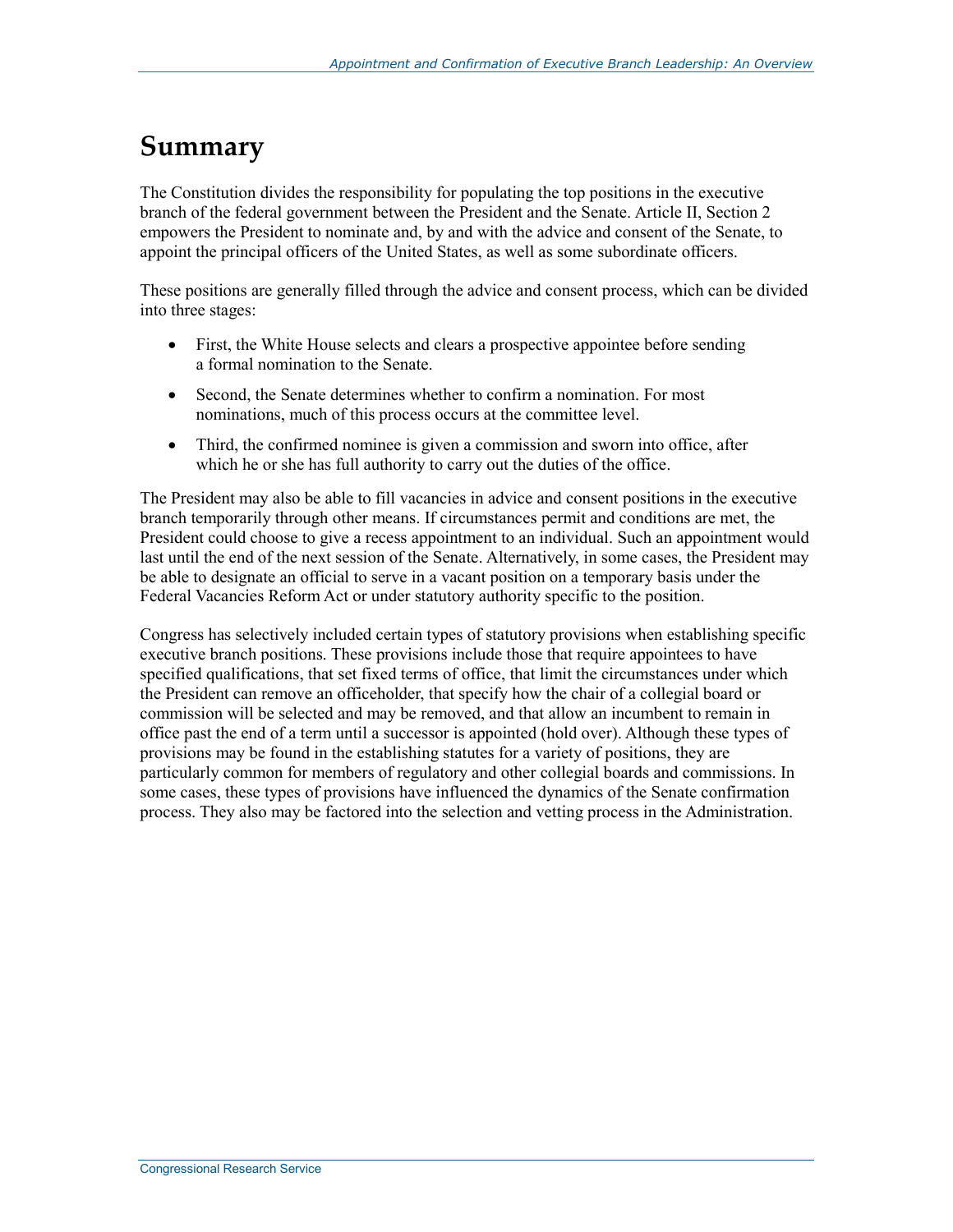# **Contents**

### Appendixes

#### Contacts

|--|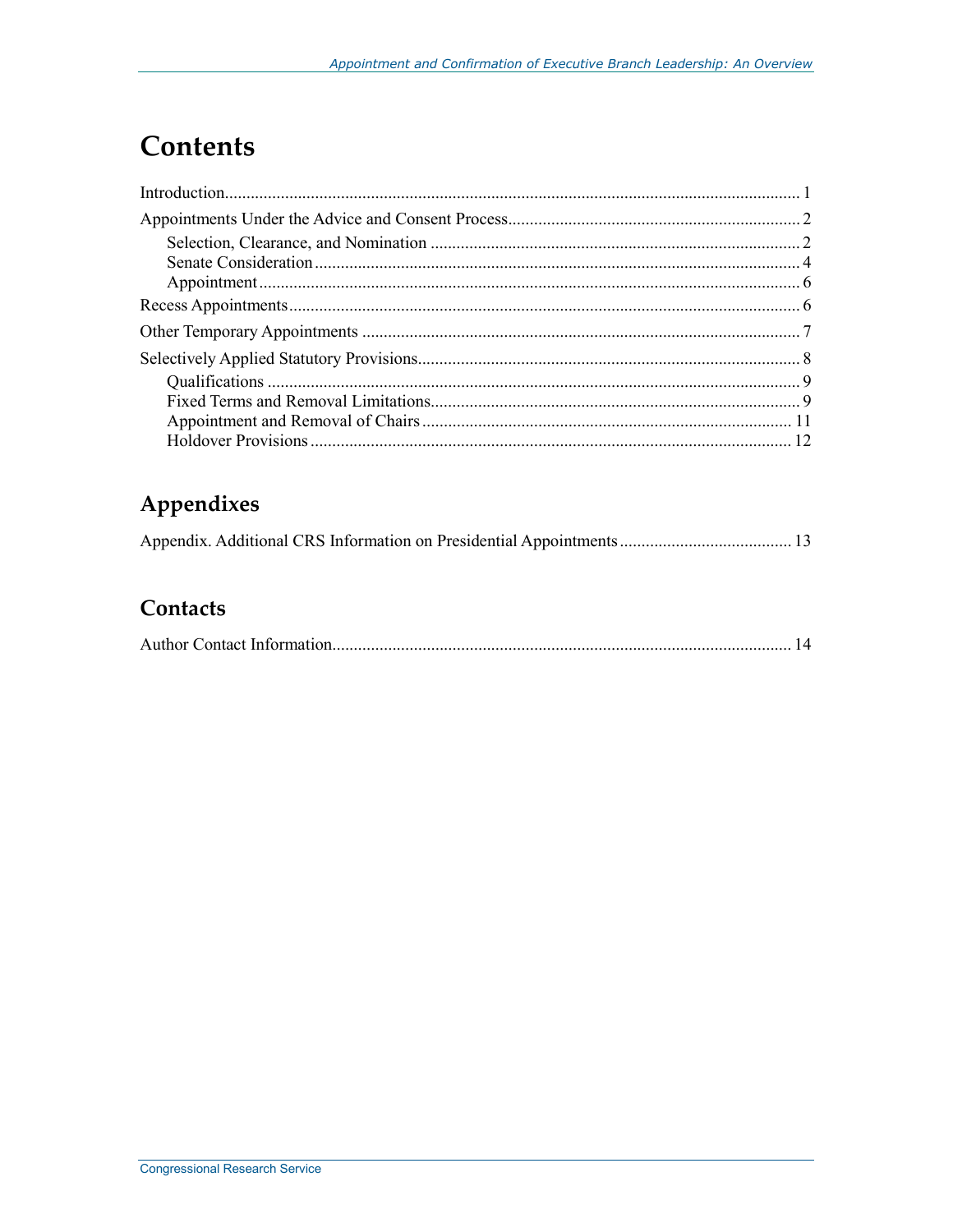## **Introduction**

The Constitution divides the responsibility for populating the top positions in the federal government between the President and the Senate. The appointments clause (Article II, Section 2) empowers the President to nominate and, by and with the advice and consent of the Senate, to appoint the principal officers of the United States, as well as some subordinate officers.<sup>1</sup> Specifically, the appointments clause provides that

[The President] shall nominate, and by and with the Advice and Consent of the Senate, shall appoint Ambassadors, other public Ministers and Consuls, Judges of the supreme Court, and all other Officers of the United States, whose Appointments are not herein otherwise provided for, and which shall be established by Law.

Officers of the United States are those appointees who are "exercising *significant authority* pursuant to the laws of the United States" (emphasis added). $^2$ 

This report provides an overview of high-ranking executive branch positions of this nature presidentially appointed positions that require the advice and consent of the Senate. These positions are often referred to as "advice and consent positions" or "PAS positions."<sup>3</sup>

The report begins by explaining the three distinct stages that comprise the advice and consent process, which is the means through which most of these positions are filled. These three stages are selection and nomination, Senate consideration, and appointment. The report then provides an overview of recess appointments and briefly discusses other options that are available to Presidents for temporarily filling vacant advice and consent positions. Finally, it discusses certain types of statutory provisions that Congress has applied selectively to specific advice and consent positions in the executive branch: qualifications for officeholders, fixed terms of office, limitations on presidential removal, appointment and removal of chairs, and holdover provisions.

Some high-ranking positions in the federal government may be filled through means other than presidential appointment with Senate confirmation. The remainder of the appointments clause states that "the Congress may by Law vest the Appointment of such inferior Officers, as they think proper, in the President alone, in the Courts of Law, or in the Heads of Departments." Congress has created many such positions in statute.<sup>4</sup> These other types of positions, however, are beyond the scope of this report, as are positions in the federal judiciary.<sup>5</sup>

<sup>&</sup>lt;u>.</u> 1 For a constitutional and historical overview of the appointment process, see Michael J. Gerhardt, *The Federal Appointments Process: A Constitutional & Historical Analysis* (Durham, NC: Duke University Press, 2003).

<sup>&</sup>lt;sup>2</sup> Buckley v. Valeo, 424 U.S. 1, 126 (1976). For further information on the distinction between officers and employees of the United States, as well as the distinction between principal and inferior officers, see CRS Report R40856, *The Debate Over Selected Presidential Assistants and Advisors: Appointment, Accountability, and Congressional Oversight*, by Barbara L. Schwemle et al.

<sup>&</sup>lt;sup>3</sup> This abbreviation stands for Presidential Appointment with Senate Confirmation. U.S. Congress, House Committee on Oversight and Government Reform, *United States Government Policy and Supporting Positions*, committee print, prepared by U.S. Office of Personnel Management,  $112^{th}$  Cong.,  $2^{nd}$  sess., December 1, 2012 (Washington: GPO, 2012), p. v.

<sup>&</sup>lt;sup>4</sup> One study found that the President was authorized by law to fill 321 positions government-wide without the advice and consent of the Senate (U.S. Government Accountability Office, *Characteristics of Presidential Appointments That Do Not Require Senate Confirmation*, GAO-13-299R, March 1, 2013, http://www.gao.gov/products/GAO-13-299R). The Chief Justice is directed in statute to appoint certain officers, such as the director of the Administrative Office of (continued...)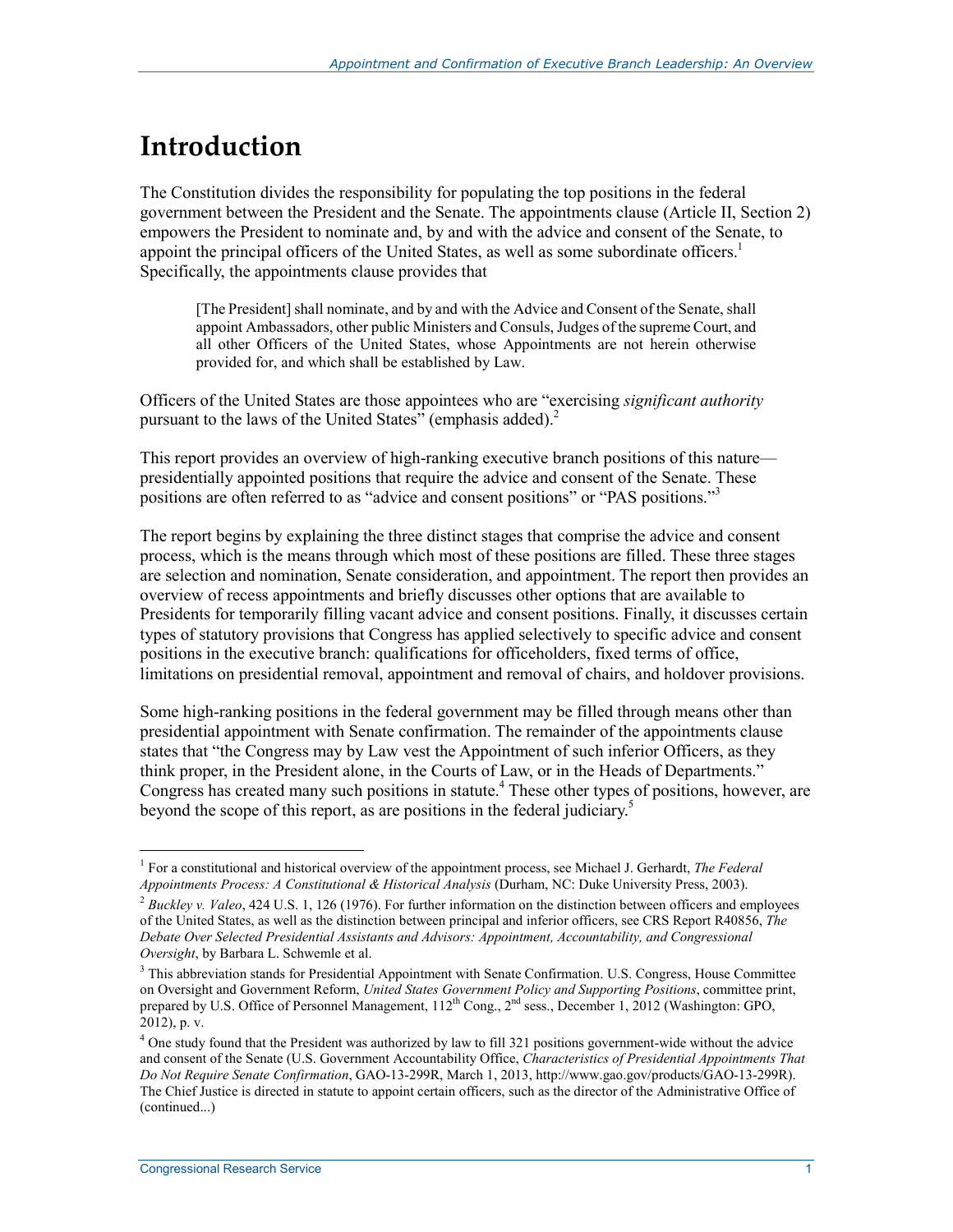# **Appointments Under the Advice and Consent Process**

The appointment process for executive branch positions is generally considered to have three stages: selection and nomination by the President, consideration by the Senate, and appointment by the President.

#### **Selection, Clearance, and Nomination**

In the first stage, the White House selects and clears a prospective appointee before sending the formal nomination to the Senate. With the assistance of, and preliminary vetting by, the White House Office of Presidential Personnel, the President selects a candidate for the position.<sup>6</sup> Members of Congress and interested parties sometimes have recommended candidates for specific PAS positions, particularly for positions located within a Member's state. Members have offered their suggestions by letter and by contact with a White House liaison.<sup>7</sup> In general, the White House is under no obligation to follow such recommendations. In the case of the Senate, however, it has been argued that Senators are constitutionally entitled, by virtue of the advice and consent clause noted above, to provide advice to the President regarding his selection; the extent of this entitlement is a matter of some debate. $8$  As a practical matter, when Senators have perceived insufficient pre-nomination consultation has occurred, they have sometimes exercised their procedural prerogatives to delay, or even effectively block, consideration of a nomination.<sup>9</sup>

<sup>(...</sup>continued)

the United States Courts (28 U.S.C. §601). For more information on the appointing power of the Chief Justice, see James E. Pfander, "The Chief Justice, the Appointment of Inferior Officers, and the 'Court of Law' Requirement," *Northwestern University Law Review*, vol. 107, no. 3 (2013), pp. 1125-1180, http://www.law.northwestern.edu/ lawreview/v107/n3/1125/LR107n3Pfander.pdf. Certain positions, including several thousand in the Senior Executive Service, are appointed by agency heads, as provided by law. For more information about appointments to the Senior Executive Service, see CRS Report R41801, *The Senior Executive Service: Background and Options for Reform*, by Maeve P. Carey.

<sup>5</sup> For information about judicial appointments, see CRS Report RL31989, *Supreme Court Appointment Process: Roles of the President, Judiciary Committee, and Senate*, by Barry J. McMillion and Denis Steven Rutkus; CRS Report R43762, *The Appointment Process for U.S. Circuit and District Court Nominations: An Overview*, by Denis Steven Rutkus; and CRS Report RL34405, *Role of Home State Senators in the Selection of Lower Federal Court Judges*, by Barry J. McMillion and Denis Steven Rutkus.

<sup>&</sup>lt;sup>6</sup> The current personnel selection and clearance process described here is the result of a number of historical developments in the post-World War II era in the White House's Executive Office of the President. For more information about the historical development of personnel recruiting and other practices, see G. Calvin Mackenzie, *The Politics of Presidential Appointments* (New York: The Free Press, 1981); and Bradley H. Patterson and James P. Pfiffner, "The White House Office of Presidential Personnel," *Presidential Studies Quarterly*, vol. 31, no. 3 (September 2001), pp. 418-420.

<sup>7</sup> The Council for Excellence in Government's Presidential Appointee Initiative, *A Survivor's Guide for Presidential Nominees*, The Brookings Institution, Washington, D.C., November 2000, pp. 31-32.

<sup>8</sup> See, for example, Michael J. Gerhardt, *The Federal Appointments Process: A Constitutional and Historical Analysis* (Durham: Duke University Press, 2003), pp. 29-34.

<sup>&</sup>lt;sup>9</sup> See, for example, ibid., pp. 152-153.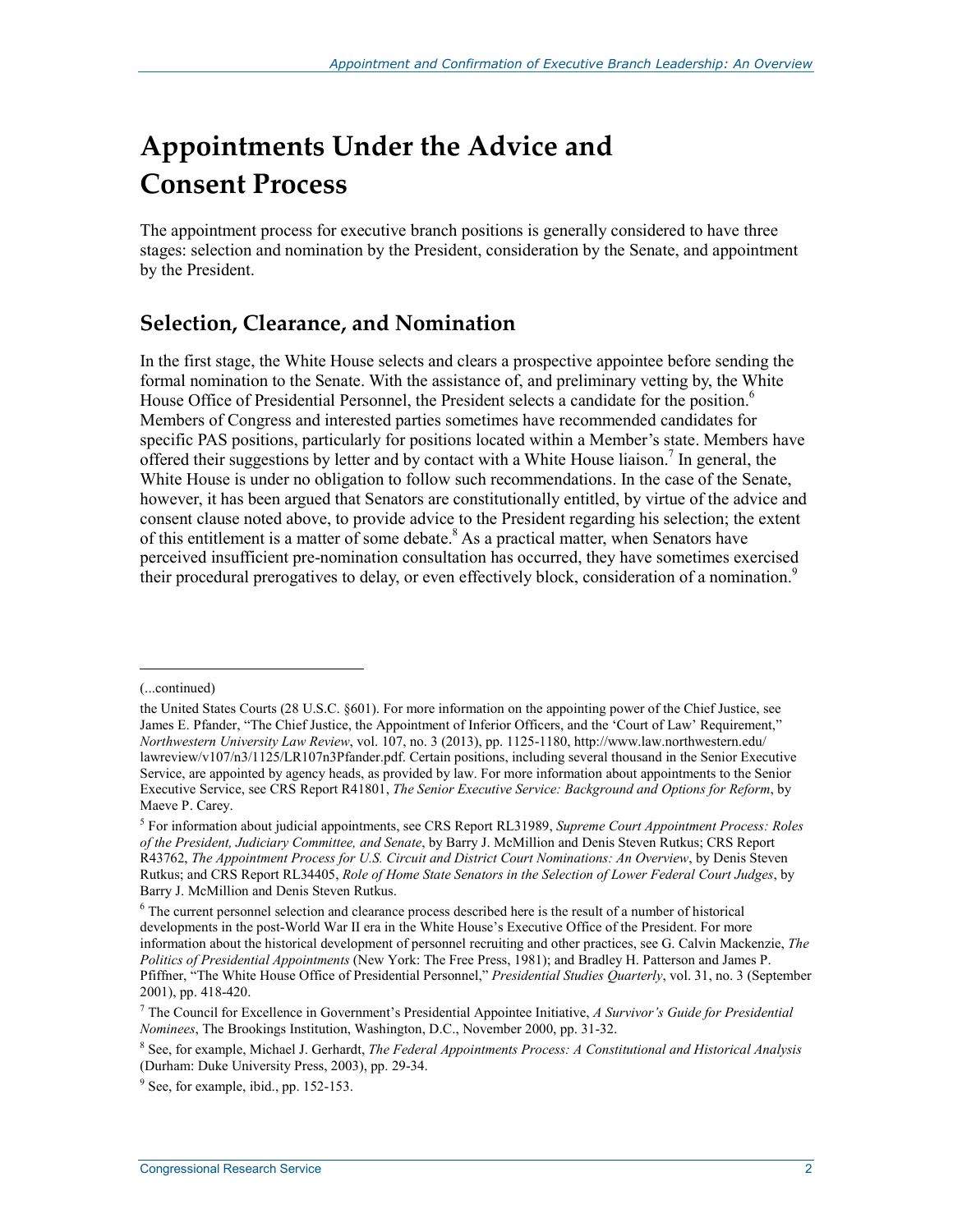During the clearance process, $10$  the candidate prepares and submits several forms, including the "Public Financial Disclosure Report" (Office of Government Ethics (OGE) 278), the "Questionnaire for National Security Positions" (Standard Form (SF) 86), a supplement to SF 86 ("86 Supplement"), and sometimes a White House Personal Data Statement.<sup>11</sup> The clearance process often includes a background investigation conducted by the Federal Bureau of Investigation (FBI), which prepares a report that is delivered to the White House. It also includes a review of financial disclosure materials by the Office of Government Ethics (OGE) and an ethics official for the agency to which the candidate is to be nominated. If conflicts of interest are found during the background investigation, OGE and the agency ethics officer may work with the candidate to mitigate the conflicts. At the completion of the clearance process, the nomination is ready to be submitted to the Senate.

The selection and clearance stage has often been the longest part of the appointment process. There have been lengthy delays at times, particularly when many candidates have been processed simultaneously, such as at the beginning of an Administration, or where conflicts needed to be resolved. Candidates for higher-level positions have often been accorded priority in this process. At the end of 2004, in an effort to reduce the elapsed time between a new President's inauguration and the appointment of his or her national security team, Congress enacted amendments to the Presidential Transition Act of 1963.<sup>12</sup> These amendments encourage a President-elect to submit, for security clearance, potential nominees to high-level national security positions as soon as possible after the election.<sup>13</sup> A separate provision of law relating to transitions, enacted as part of the Federal Vacancies Reform Act of 1998 (Vacancies Act), lengthens the potential duration of a temporary appointment. (See section below entitled "Other Temporary Appointments.")<sup>14</sup>

A nominee has no legal authority to assume the duties and responsibilities of the position; a nominee who is hired by the agency as a consultant while awaiting confirmation may serve only in an advisory capacity. Authority to act comes once there is Senate confirmation and presidential appointment, or through another method of appointment, such as a recess appointment or other temporary appointment.<sup>15</sup>

<u>.</u>

 $10$  The White House process for clearing individuals before nominating them is distinct from the process that individuals undertake to obtain a formal security clearance to be eligible for access to classified information. Regarding the latter process, see CRS Report R43216, *Security Clearance Process: Answers to Frequently Asked Questions*, by Michelle D. Christensen and Frederick M. Kaiser.

<sup>&</sup>lt;sup>11</sup> More detailed information about the selection and clearance process for nominees to executive branch positions can be found in a November 2012 study that was conducted pursuant to P.L. 112-166, the Presidential Appointment Efficiency and Streamlining Act. See Working Group on Streamlining Paperwork for Executive Nominations, *Streamlining Paperwork for Executive Nominations: Report to the President and the Chairs and Ranking Members of the Senate Committee on Homeland Security and Governmental Affairs and the Senate Committee on Rules and Administration*, November 2012, at http://www.hsgac.senate.gov/download/report-of-working-group-on-streamliningpaperwork-for-executive-nominations-final. According to this report, the Administration of President Barack Obama was not using a White House Personal Data Statement at the time of the report's publication. See also National Academy of Public Administration, *A Survivor's Guide for Presidential Nominees*, Washington, DC, 2013 Edition, at http://www.napawash.org/wp-content/uploads/2013/05/SurvivorsGuide2013.pdf.

<sup>12 3</sup> U.S.C. §102 note. For more on this statute, see CRS Report RS22979, *Presidential Transition Act: Provisions and Funding*, by Henry B. Hogue.

<sup>13</sup> P.L. 108-458, §7601; 118 Stat. 3856.

 $14$  5 U.S.C. §3349a(b). Notably, this statute does not apply to regulatory and other collegial boards and commissions.

<sup>&</sup>lt;sup>15</sup> In *Buckley v. Valeo*, the Supreme Court held that "any appointee exercising significant authority pursuant to the laws of the United States is an 'Officer of the United States,' and must, therefore, be appointed in the manner prescribed" in Article II, Section 2, clause 2 of the Constitution (424 U.S. 1, 126 (1976)). This would appear to preclude consultants (continued...)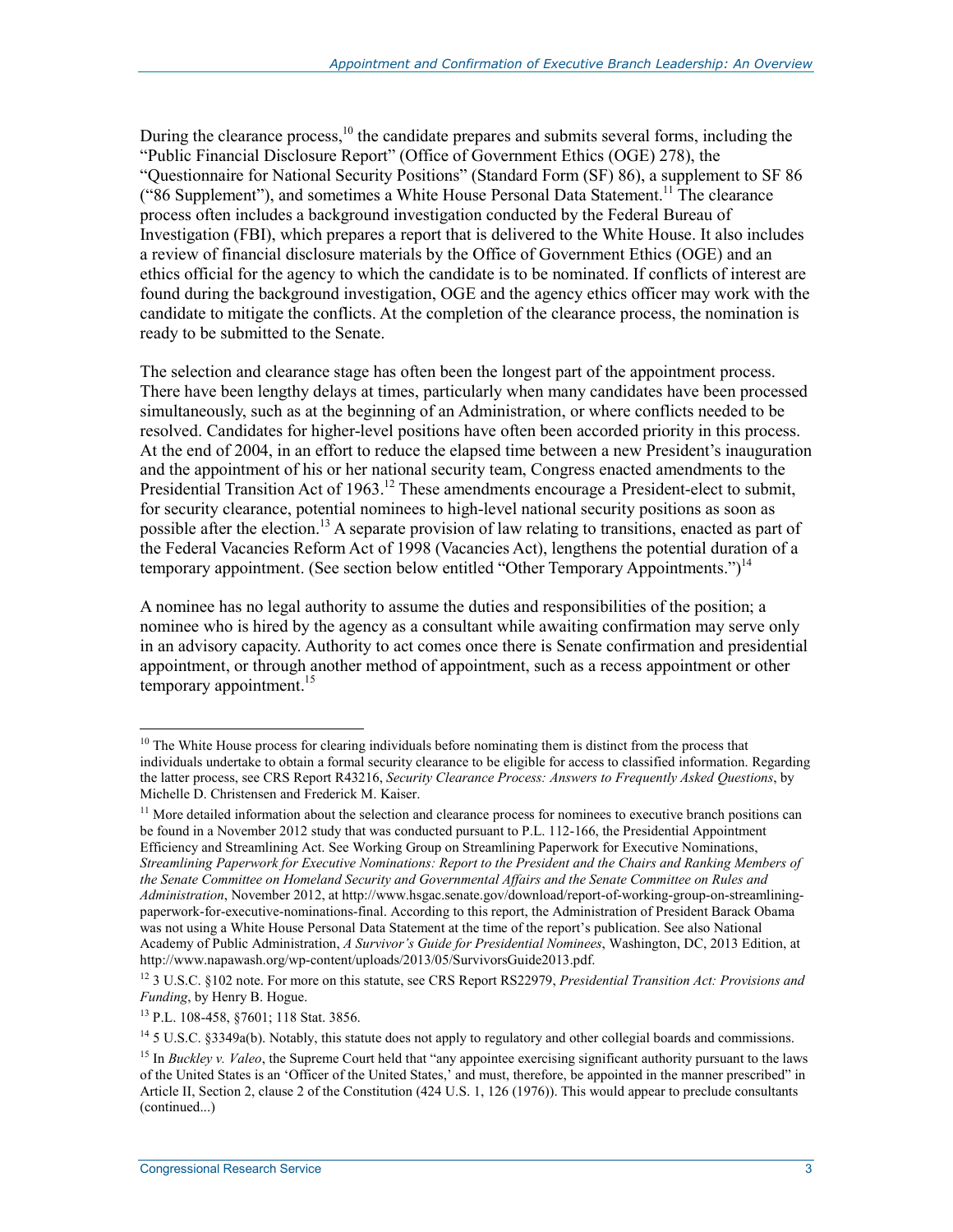#### **Senate Consideration**

In the second stage of the appointment process, the Senate alone determines whether or not to confirm a nomination.16 The Senate's action on a nomination varies, depending largely on the importance of the position involved, existing political circumstances, and policy implications. Most presidential appointees are confirmed routinely by the Senate, without public debate. Other appointees receive more attention from Congress and the media through hearings, investigations, and floor debate. Historically, the Senate has shown particular interest in the nominee's views and how they are likely to affect public policy.<sup>17</sup> Two other factors have sometimes affected the examination of a nominee's personal and professional qualities: whether the President's party controlled the Senate, and the degree to which the President became involved in supporting the nomination.

Much of the Senate confirmation process occurs at the committee level. Administratively, nominations are received by the Senate executive clerk, who usually arranges for the referral of the nominations to committee, according to the Senate rules and precedents.<sup>18</sup> Committee nomination activity has generally included investigation, hearing, and reporting stages. As part of investigatory work, committees have drawn on information provided by the White House, as well as information they themselves have collected. Some committees have held hearings on nearly all nominations; others have held hearings for only some. Hearings provide a public forum to discuss a nomination and any issues related to the program or agency for which the nominee would be responsible. Even where confirmation has been thought by most to be a virtual certainty, hearings have provided Senators and the nominee with opportunities to go on the record with particular views or commitments. Senators have used hearings to explore nominees' qualifications, articulate policy perspectives, or raise related oversight issues.

In response to an increasing perception among many Senators that processing and confirming nominations to over 1,000 positions in the executive branch was becoming too burdensome, a bipartisan effort was undertaken in 2011 to address how the Senate processes nominations.<sup>19</sup> In August 2011, the Senate agreed to S.Res. 116, a resolution "to provide for expedited Senate

<sup>(...</sup>continued)

and nominees, who have not been so appointed, from exercising such authority. The exclusivity provision of the Vacancies Reform Act (5 U.S.C. §3347) is consistent with this interpretation. It establishes the act as the "exclusive means for temporarily authorizing an acting official to perform the functions and duties of" most advice and consent positions, unless otherwise expressly provided in law, or unless the President uses his recess appointment authority.

<sup>&</sup>lt;sup>16</sup> For further information on the procedures and history of this stage of the appointment process, see CRS Report RL31980, *Senate Consideration of Presidential Nominations: Committee and Floor Procedure*, by Elizabeth Rybicki; and CRS Report RL31948, *Evolution of the Senate's Role in the Nomination and Confirmation Process: A Brief History*, by Betsy Palmer, who has since left CRS; questions about the report's content can be directed to Elizabeth Rybicki, Specialist on Congress and the Legislative Process.

<sup>&</sup>lt;sup>17</sup> G. Calvin Mackenzie, *The Politics of Presidential Appointments* (New York: The Free Press, 1981), pp. 97-189.

 $<sup>18</sup>$  Formally, the presiding officer of the Senate makes the referrals. For more information, see Floyd M. Riddick and</sup> Alan S. Frumin, *Riddick's Senate Procedure: Precedents and Practices*, 101<sup>st</sup> Cong., 2<sup>nd</sup> sess., S.Doc. 101-28 (Washington: GPO, 1992), pp. 1154-8; CRS Report RL31980, *Senate Consideration of Presidential Nominations: Committee and Floor Procedure*, by Elizabeth Rybicki; and CRS Report RL30959, *Presidential Appointee Positions Requiring Senate Confirmation and Committees Handling Nominations*, by Christopher M. Davis and Jerry W. Mansfield.

<sup>&</sup>lt;sup>19</sup> See Sen. Charles Schumer, remarks in Senate, *Congressional Record*, daily edition, vol. 157 (March 30, 2011), p. S1988, and Sen. Susan Collins, remarks in Senate, *Congressional Record*, daily edition, vol. 157 (March 30, 2011), p. S1990.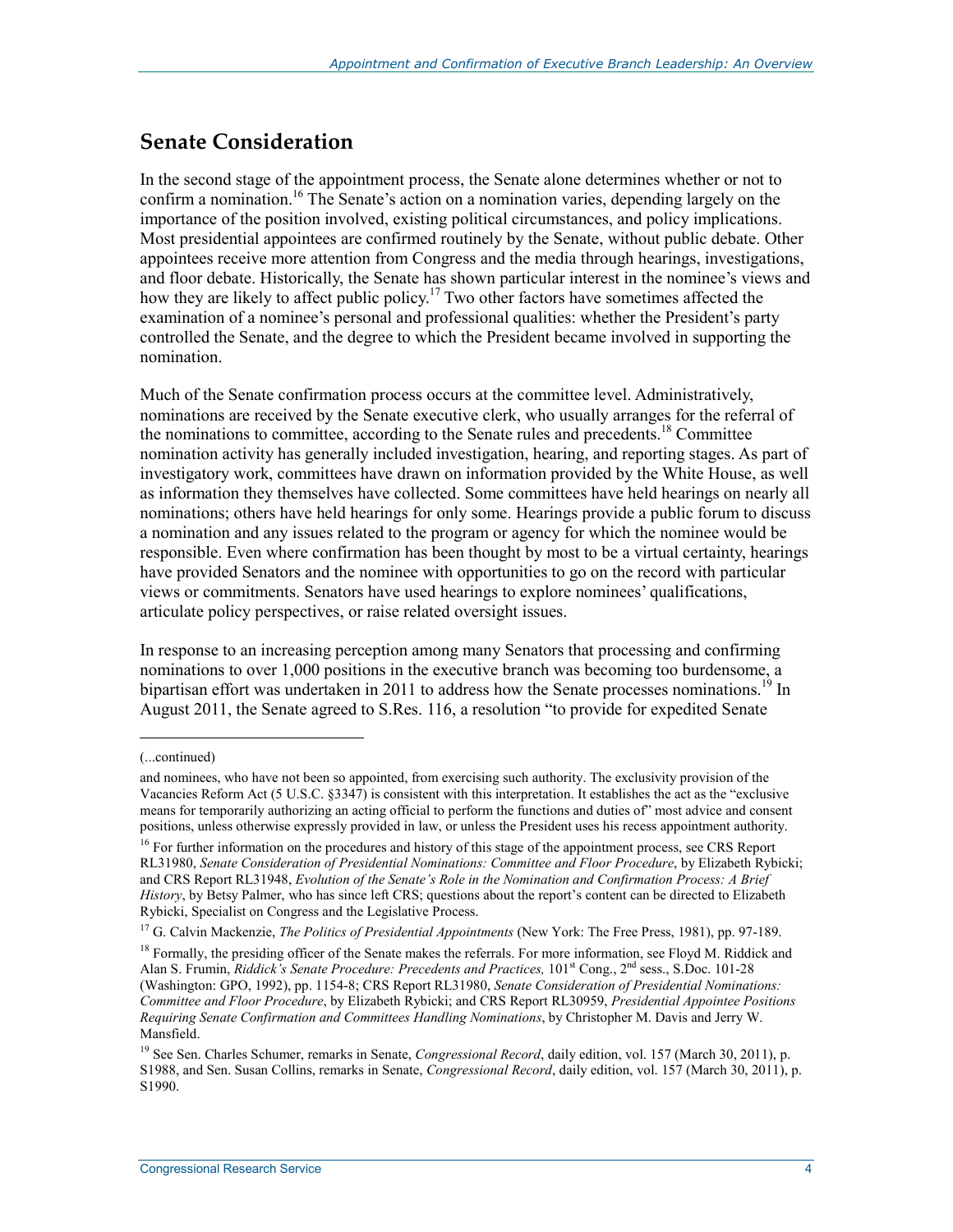consideration of certain nominations subject to advice and consent."<sup>20</sup> S.Res. 116 established a potentially faster Senate confirmation process for nominations to a certain set of positions, which are identified in the resolution. Under the conditions of S.Res. 116, most nominations to the specified set of positions bypass formal committee referral and consideration, although committees are still responsible for collecting background information on the nominees. After the committee receives the background information from the executive branch and the nominee, the nomination can become eligible for consideration by the full Senate, unless any single Senator objects to using the expedited process. If a Senator objects, the nomination is referred to committee in the usual manner, and the committee can choose to proceed with formal consideration.<sup>21</sup>

With regard to each nomination that is referred to a committee, the committee may decline to act on it at any point—upon referral, after investigation, or after a hearing. If the committee votes to report a nomination to the full Senate, it has three options: it may report the nomination favorably, unfavorably, or without recommendation. A failure to obtain a majority on the motion to report means the nomination will not be reported to the Senate. Failure of a nomination to make it out of committee has occurred for a variety of reasons, including opposition to the nomination, inadequate amount of time for consideration of the nomination, or factors that may not be directly related to the merits of the nomination. If the committee declines to report a nomination, the Senate may, under certain circumstances, discharge the committee from further consideration of the nomination in order to bring it to the floor.<sup>22</sup>

The Senate historically has confirmed most, but not all, executive branch nominations. In rare instances, a vote to confirm a nomination has failed on the Senate floor. Often, unsuccessful nominations fail to be reported or discharged from committee, as just discussed. Sometimes, however, a nomination is reported from committee but is not taken up on the floor of the Senate because of opposition to it by one or more Senators. Because of this opposition, the Senate is not able to consider and confirm the nomination by unanimous consent. The Senate will sometimes seek to overcome this opposition by invoking cloture.<sup>23</sup> Historically, invoking cloture was usually a difficult and time-consuming way to confirm a nomination. The support of at least 60 Senators was needed to invoke cloture, and this vote would be followed by up to 30 hours of debate on the nomination before a vote on confirmation itself. In November 2013, the Senate reinterpreted its rules to mean that only a simple majority of those Senators voting is required to invoke cloture on

 $^{20}$  In August 2011, the Senate also passed S. 679, the Presidential Appointment Streamlining and Efficiency Act of 2011, which was enacted in August 2012 (P.L. 112-166). That law removed the requirement for the Senate's advice and consent for appointees to 163 positions in the executive branch, as well as hundreds of positions in the National Oceanic and Atmospheric Administration Officer Corps and the Public Health Service Officer Corps, authorizing the President alone to appoint those officials. For more information, see CRS Report R41872, *Presidential Appointments, the Senate's Confirmation Process, and Changes Made in the 112th Congress*, by Maeve P. Carey, and U.S. Congress, Senate Committee on Homeland Security and Governmental Affairs, Presidential Appointment Efficiency and Streamlining Act of 2011, report to accompany S. 679, to reduce the number of executive positions subject to Senate confirmation,  $112^{th}$  Cong.,  $1^{st}$  sess., June 21, 2011, S.Rept. 112-24 (Washington: GPO, 2011).

<sup>&</sup>lt;sup>21</sup> For more information on S.Res. 116, including the list of positions included in the resolution, see CRS Report R41872, *Presidential Appointments, the Senate's Confirmation Process, and Changes Made in the 112th Congress*, by Maeve P. Carey.

<sup>22</sup> For more information, see CRS Report RL31980, *Senate Consideration of Presidential Nominations: Committee and Floor Procedure*, by Elizabeth Rybicki.

<sup>&</sup>lt;sup>23</sup> In brief, cloture is a Senate procedure that limits further consideration of a pending nomination or other matter to a specified number of hours. For more information on cloture attempts on nominations, see CRS Report RL32878, *Cloture Attempts on Nominations: Data and Historical Development*, by Richard S. Beth.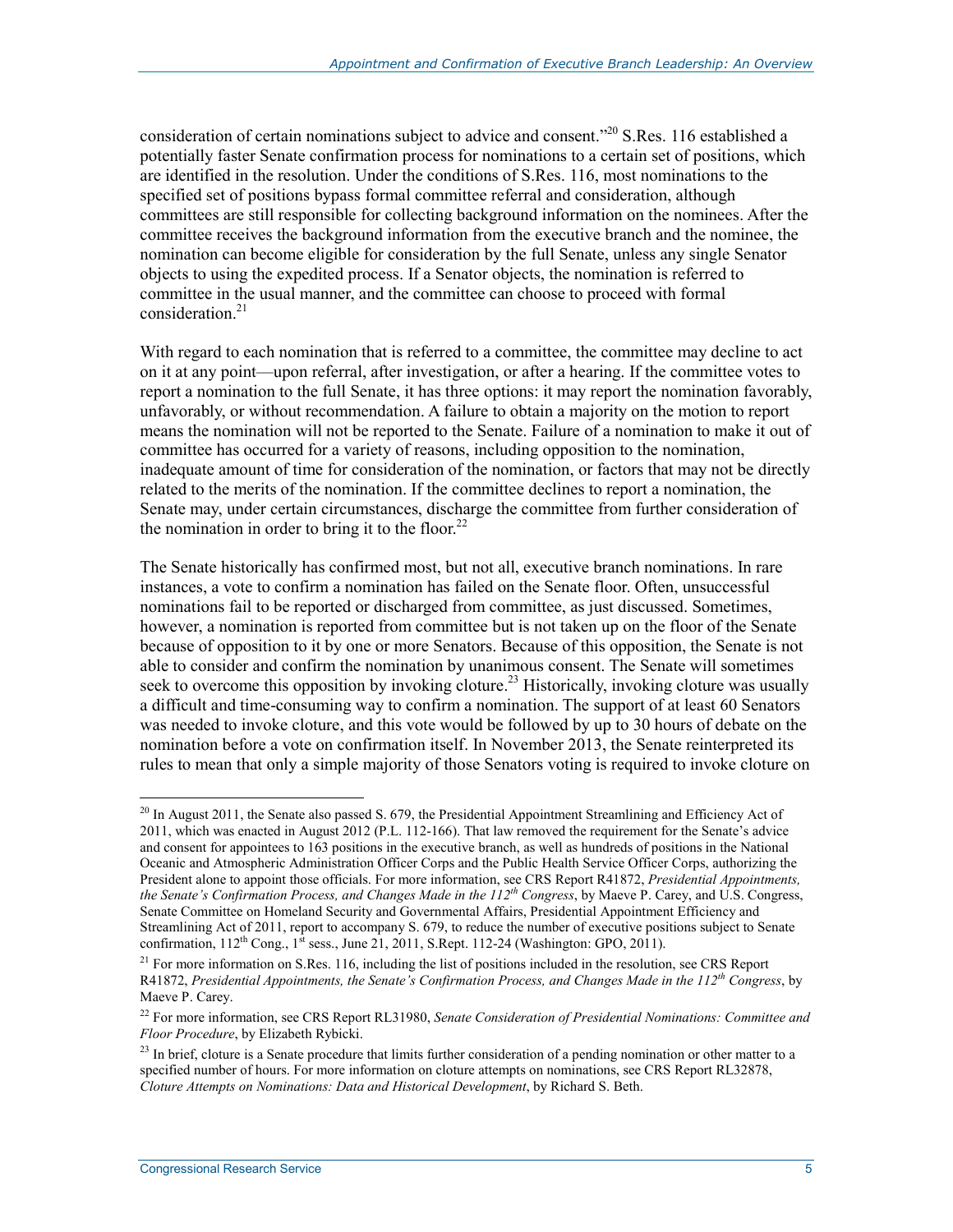any nomination except for one to a position on the United States Supreme Court.<sup>24</sup> The number of hours of post-cloture debate was unchanged by the new precedent.

Senate rules provide that "nominations neither confirmed nor rejected during the session at which they are made shall not be acted upon at any succeeding session without being again made to the Senate by the President...<sup>25</sup> In practice, such nominations have sometimes been returned to the President at the end of the first session and are always returned to the President at the end of the Congress. Nominations also may be returned automatically to the President at the beginning of a recess of more than 30 days, but the Senate rule providing for this return has often been waived.<sup>26</sup>

#### **Appointment**

In the final stage of the appointment process, the confirmed nominee is given a commission signed by the President (which bears the Great Seal of the United States) and sworn into office. The President may sign the commission at any time after confirmation, at which time the appointment becomes official. Once the appointee is given the commission and sworn in, he or she has full authority to carry out the responsibilities of the office.

### **Recess Appointments**

The Constitution also empowers the President to make a limited-term appointment to fill a vacancy without Senate confirmation when the Senate is in recess. Recess appointments expire at the end of the following session of the Senate.<sup>27</sup>

Presidents have occasionally used the recess appointment power to circumvent the confirmation process. In response, Congress has enacted provisions that restrict the pay of recess appointees under certain circumstances. Because most potential appointees to full-time positions would not serve without a salary, the President has an incentive to use his recess appointment authority in ways that allow them to be paid. Under one such statute, if the position falls vacant while the Senate is in session and the President fills it by recess appointment, the appointee may not be paid from the Treasury until he or she is confirmed by the Senate. However, the salary prohibition does not apply

(1) if the vacancy arose within 30 days before the end of the session of the Senate;

(2) if a nomination for the office, other than the nomination of an individual given a recess appointment during the preceding recess of the Senate, was pending when the Senate recessed; or

<sup>24</sup> See CRS Report R43331, *Majority Cloture for Nominations: Implications and the "Nuclear" Proceedings*, by Valerie Heitshusen.

<sup>&</sup>lt;sup>25</sup> The rule may be found in U.S. Congress, Senate Committee on Rules and Administration, *Senate Manual*, 112<sup>th</sup> Cong., 1<sup>st</sup> sess., S. Doc. 112-1 (Washington: GPO, 2011), p. 58, Rule XXXI, paragraph 6 of the Standing Rules of the Senate.

<sup>26</sup> For an example of a waiver of the rule, see Sen. Harry Reid, "Nominations in Status Quo," *Congressional Record*, daily edition, vol. 158, August 2, 2012, p. S6006.

<sup>&</sup>lt;sup>27</sup> U.S. Constitution, Art. II, §2, cl. 3. "The President shall have Power to fill up all Vacancies that may happen during the Recess of the Senate, by granting Commissions which shall expire at the End of their next Session."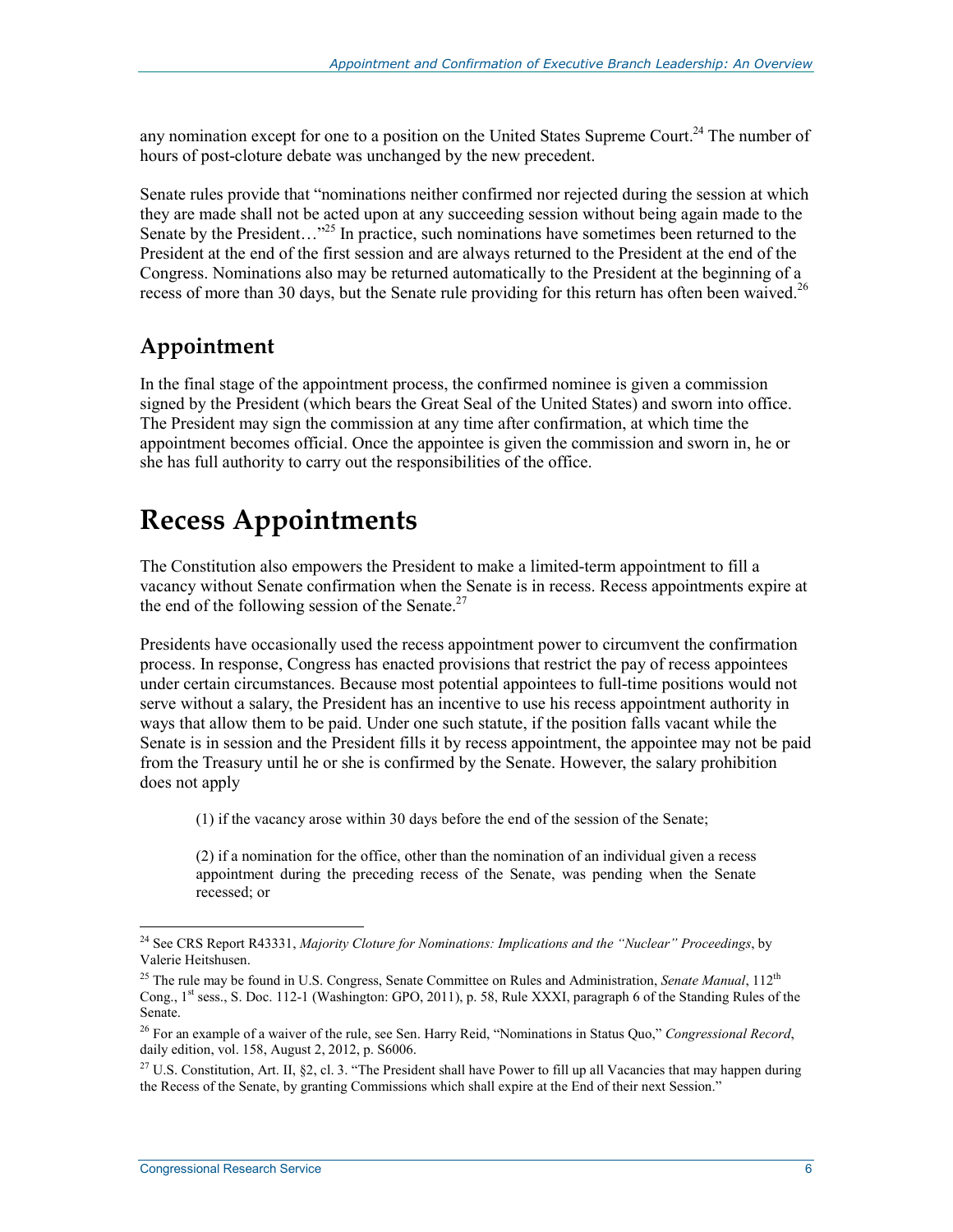(3) if a nomination to the office was rejected by the Senate within 30 days of the end of the session and another individual was given the recess appointment.<sup>28</sup>

A recess appointment falling under any one of these three exceptions must be followed by a nomination to the position not later than 40 days after the beginning of the next session of the Senate.<sup>29</sup> For this reason, when a recess appointment is made, the President generally submits a new nomination to the position even when an old nomination is pending.<sup>30</sup> This statute has been interpreted by the Department of Justice to preclude payment of an appointee who is given successive recess appointments to the same position.<sup>3</sup>

Although recess appointees whose nominations to a full term are subsequently rejected by the Senate may continue to serve until the end of their recess appointments, a provision of the FY2008 Financial Services and General Government Appropriations Act may prevent them from being paid after their rejections. The provision reads, "Hereafter, no part of any appropriation contained in this or any other Act shall be paid to any person for the filling of any position for which he or she has been nominated after the Senate has voted not to approve the nomination of said person."<sup>32</sup> Prior to this provision, similar wording had been included in annual funding measures for most or all of the previous 50 years.

From the 110<sup>th</sup> Congress on, Congress has periodically used specific scheduling practices in an attempt to prevent the President from making recess appointments. The evolution of these practices, the President's response to them, and associated controversies are beyond the scope of this report. $33$ 

### **Other Temporary Appointments**

As just discussed, the Constitution authorizes the President to fill vacant PAS positions on a temporary basis through recess appointments. Congress has provided more limited statutory authority for doing so, as well. Under the Vacancies Act,  $34$  when an executive agency position requiring confirmation becomes vacant, it may be filled temporarily in one of three ways:

 $^{28}$  5 U.S.C. §5503(a).

 $29$  5 U.S.C. §5503(b).

<sup>30</sup> For further information, see CRS Report RS21308, *Recess Appointments: Frequently Asked Questions*, by Henry B. Hogue; and CRS Report RL33009, *Recess Appointments: A Legal Overview*, by Vivian S. Chu.

<sup>&</sup>lt;sup>31</sup> A 1991 Department of Justice opinion stated, "Although its language is far from clear, section 5503(a) has been interpreted as prohibiting the payment of compensation to successive recess appointees." 15 Op. O.L.C. 93 (1991). See also 6 Op. O.L.C. 585 (1982); 41 Op. A.G. 463 (1960). While this provision implicitly bars payments to successive recess appointees, however, some legal interpretations have suggested that the prohibition does not apply to all successive recess appointments. Under such interpretations, "if someone other than a prior recess appointee whose nomination was pending at the time of adjournment is appointed,  $\S 5503(a)(2)$  does not bar payment." 6 Op. O.L.C. 585, 586 (1982). See also "Modern Statutory Pay Restriction (5 U.S.C. §5503)" in CRS Report RL33009, *Recess Appointments: A Legal Overview*, by Vivian S. Chu.

<sup>32</sup> P.L. 110-161, Div. D, Title VII, §709; 121 Stat. 2021.

<sup>33</sup> See CRS Report RS21308, *Recess Appointments: Frequently Asked Questions*, by Henry B. Hogue; CRS Report R42329, *Recess Appointments Made by President Barack Obama*, by Henry B. Hogue; and CRS Report RL33009, *Recess Appointments: A Legal Overview*, by Vivian S. Chu.

<sup>34</sup> P.L. 105-277, Div. C, Title I, §151; 112 Stat. 2681-611; 5 U.S.C. §§3345-3349d.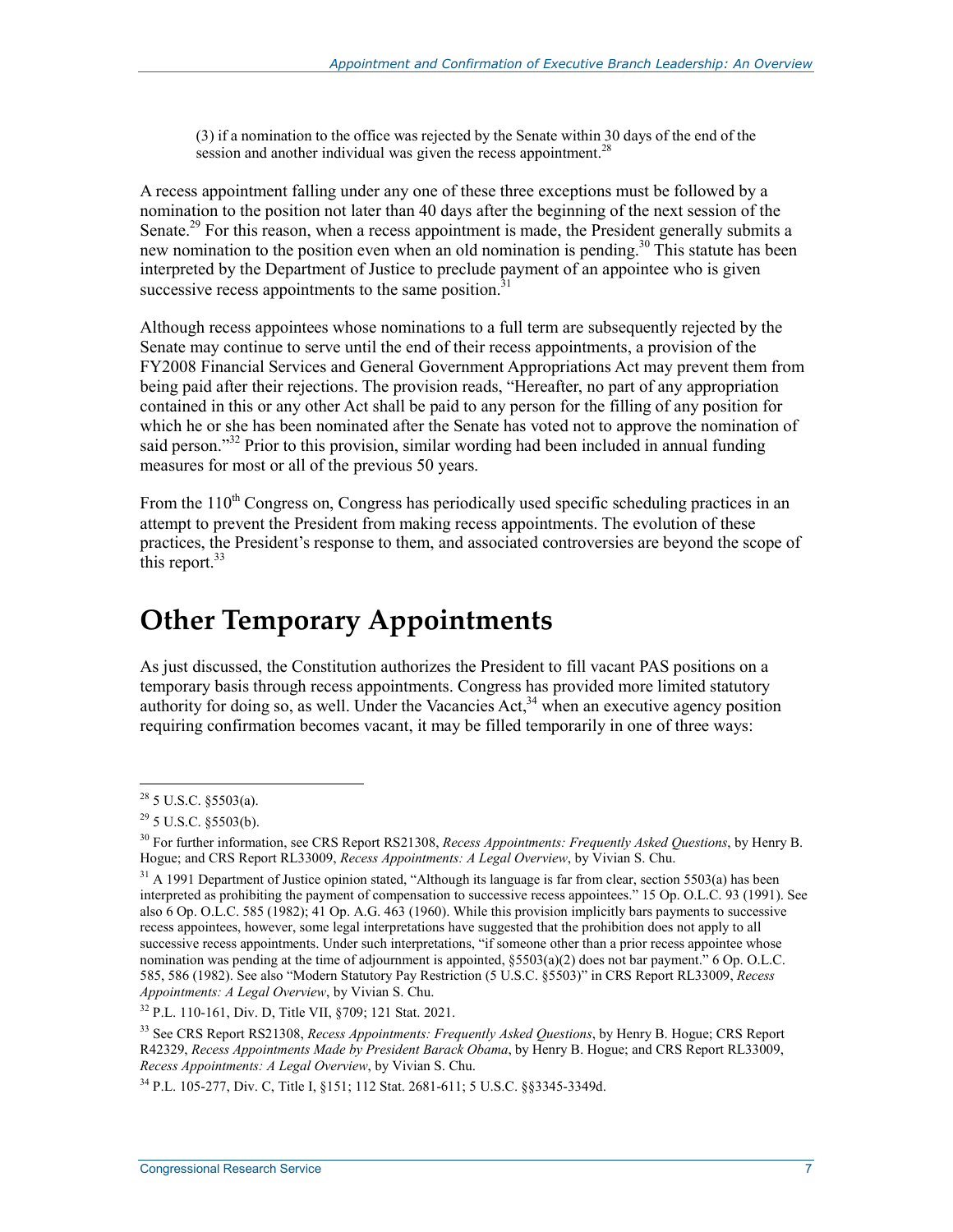- 1. the first assistant to such a position may automatically assume the functions and duties of the office;
- 2. the President may direct an officer in any agency who is occupying a position requiring Senate confirmation to perform those tasks; or
- 3. the President may select any officer or employee of the subject agency who is occupying a position for which the rate of pay is equal to or greater than the minimum rate of pay at the GS-15 level and who has been with the agency for at least 90 of the preceding 365 days.

A temporary appointment made under the Vacancies Act is limited to 210 days from the date of the vacancy, but the time restriction is suspended if a first or second nomination for the position is pending. In addition, during a presidential transition, the 210-day restriction period does not begin until either 90 days after the President assumes office, or 90 days after the vacancy occurs, if the vacancy occurs within the 90-day inauguration period.

The Vacancies Act does not apply to positions on multi-headed regulatory boards and commissions or to certain other specific positions that may be filled temporarily under other statutory provisions.<sup>35</sup>

In some cases, Congress has expressly provided in statute for the temporary filling of vacancies in a particular advice and consent position. Generally, such provisions employ one or more of several methods: (1) a specified official is automatically designated as acting; (2) a specified official is automatically designated as acting, unless the President provides otherwise; (3) the President designates an official to serve in an acting capacity; or  $(4)$  the head of the agency in which the vacancy exists designates an acting official.<sup>36</sup>

### **Selectively Applied Statutory Provisions**

Congress has selectively enacted certain types of statutory provisions when establishing specific executive branch positions. These provisions pertain to qualifications, fixed terms of office, limitations on presidential removal of an officeholder, chair selection and removal, and holdover authority. Although these types of provisions may be found in the establishing statutes for a variety of positions, they are particularly common for members of regulatory and other collegial boards and commissions. In some cases, these types of provisions have influenced the dynamics of the Senate confirmation process discussed above. They also may be factored into the selection and vetting process in the Administration. Each of these statutory provision types is discussed below.

<sup>35</sup> For more on the Vacancies Act, see CRS Report 98-892, *The New Vacancies Act: Congress Acts to Protect the Senate's Confirmation Prerogative*, by Morton Rosenberg. Rosenberg has since retired from CRS; questions about the report's content can be directed to Vivian S. Chu, Legislative Attorney.

<sup>36</sup> See CRS Report RS21412, *Temporarily Filling Presidentially Appointed, Senate-Confirmed Positions*, by Henry B. Hogue.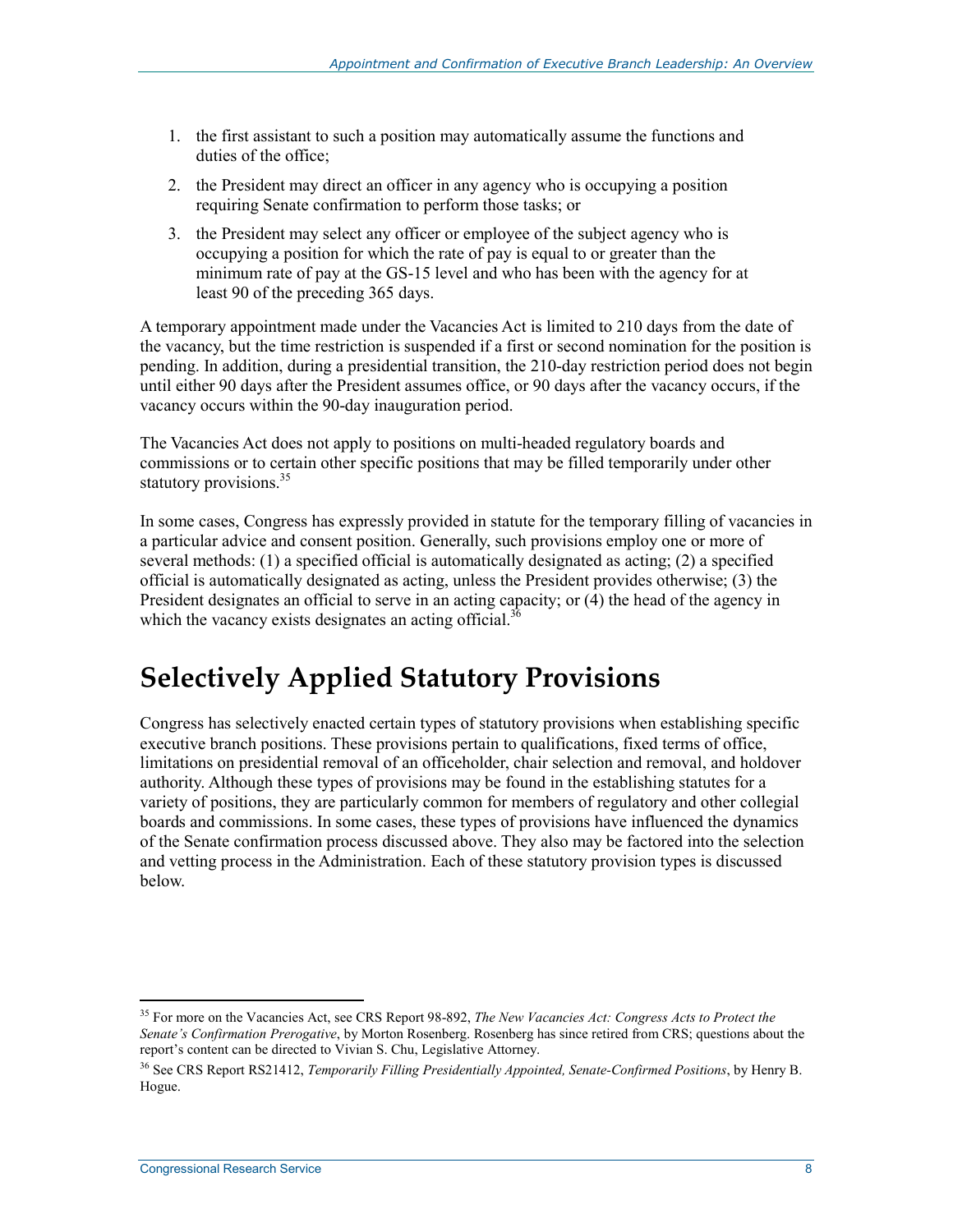### **Qualifications**

In many instances, Congress has mandated that appointees to particular leadership positions meet specified requirements. Some statutory qualification provisions, like those for the administrator of the Federal Emergency Management Agency (FEMA), require that appointees have certain experience, skills, or educational backgrounds that are associated with competence.<sup>37</sup> Other qualification provisions address a variety of characteristics, such as citizenship status, residency, or, for the purpose of maintaining political balance on regulatory boards, political party affiliation. Congress has, however, used qualification provisions selectively; most executive branch positions do not have statutory qualifications.

Statutory qualifications associated with a particular position might affect the selection and Senate consideration of nominees. The Administration's selection process might be limited to a smaller group of potential candidates for the position than would otherwise be the case. On one hand, such a limitation might yield a nominee who has the profile envisioned when the office was established. On the other hand, the statutory requirement might prevent the nomination of an individual who did not meet one or more of the qualifications, but is otherwise well-suited for the post. Should the President elect to nominate an individual whose qualifications are perceived to fall short of the statutory requirements, the Senate must then determine whether to take note of that fact and whether to confirm the nominee nonetheless.<sup>38</sup>

Most boards and commissions are required, by statute, to have a political balance among their members (e.g., no more than three of five, or five of seven, may be from the same political party), so the White House has often negotiated over nominations to these positions with leaders of the opposition party in Congress. These negotiations involve both political and policy considerations, especially when the board or commission is involved in areas that, at the time, may be particularly sensitive. This has sometimes resulted in a packaging process in which the President has submitted several nominations together for positions on a particular board or commission, and the Senate has then considered and confirmed them as a group.<sup>39</sup>

### **Fixed Terms and Removal Limitations**

Some advice and consent positions have statutorily set terms of office, typically periods of four to seven years. Such a term may be set to coincide with the presidential election cycle, as it does for the Director of the Office of Personnel Management  $(OPM)$ ,<sup>40</sup> or to overlap Administrations, as it

<u>.</u>

<sup>37</sup> Section 313 of Title 6 of the *United States Code* provides that the FEMA administrator "shall be appointed by the President, by and with the advice and consent of the Senate  $\ldots$  from among individuals who have  $-(A)$  a demonstrated ability in and knowledge of emergency management and homeland security; and (B) not less than 5 years of executive leadership and management experience in the public or private sector."

<sup>38</sup> For an in depth discussion of qualifications, see CRS Report RL33886, *Statutory Qualifications for Executive Branch Positions*, by Henry B. Hogue.

<sup>&</sup>lt;sup>39</sup> For example, on September 23, 2013, the Senate, by unanimous consent, confirmed, en bloc, two nominees with different political party affiliations to seats on the Federal Election Commission. Two other nominations were also confirmed during this process. See Senator Harry Reid, "Unanimous Consent Request—Executive Calendar," remarks in the Senate, *Congressional Record*, daily edition, vol. 159, part 126 (September 23, 2013), p. S6674. See also Kenneth P. Doyle, "FEC Nominations of Goodman, Ravel Confirmed by Unanimous Senate Vote," *Bloomberg BNA Money & Politics Report*, September 23, 2013 (copy available from author).

 $^{40}$  5 U.S.C. 81102.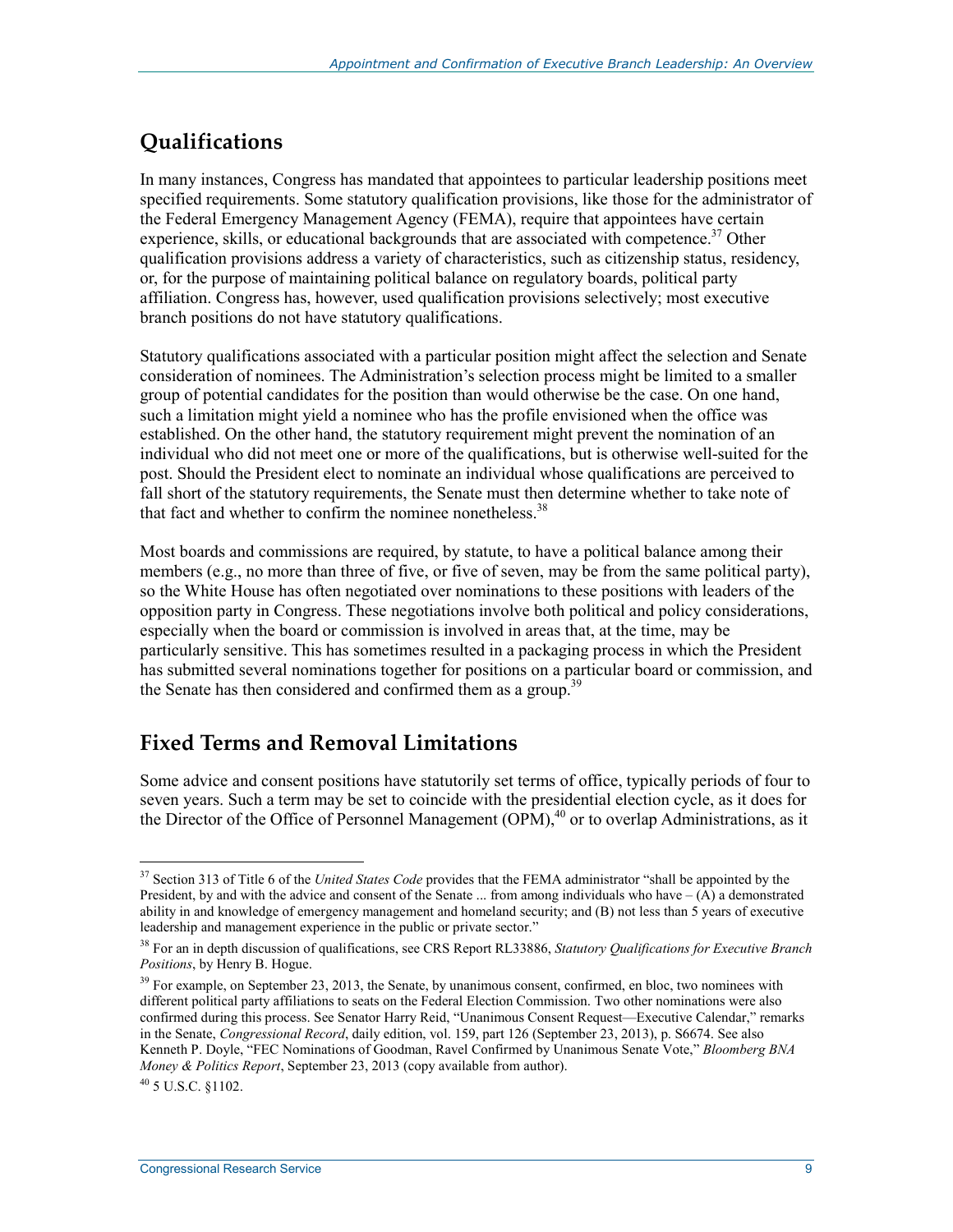does with the Director of the Federal Bureau of Investigation (FBI).<sup>41</sup> As discussed below, fixed terms are common for members of collegial boards and commissions, and the terms of the members of such a body are often designed to expire in a staggered manner.

Even though they have statutorily established terms of office, appointees to many fixed-term positions serve at the pleasure of the President. This means that incumbents can be removed by the President at any time for any reason (or no stated reason), as is the case with most presidential appointments.<sup>42</sup> Lacking protection from removal, incumbents in these positions may remain subject to close guidance and direction from the President, as well as to removal at the time of a presidential transition.<sup>43</sup> A fixed term might not prevent the removal of an incumbent by the President, but it might inhibit such an action, because it establishes the given period as the normal or expected tenure of an appointee. The length of the term might also influence the independence of the appointee from the President.44 An official serving a short term may be more susceptible to Presidential direction, especially if he or she might be reappointed by that President. On the other hand, an official whose term of office is longer than that of the President who appointed him or her may be less likely to feel a sense of allegiance or commitment to the President's successor.

In many instances where Congress has established a position with a fixed term, the statute provides that the President may remove an incumbent from office only for cause. For example, with regard to the Federal Energy Regulatory Commission (FERC), the *United States Code*  provides that members "shall hold office for a term of 5 years and may be removed by the President only for inefficiency, neglect of duty, or malfeasance in office."<sup>45</sup> Provisions such as this one limit the ability of a President to remove, or threaten to remove, an appointee solely for political reasons. Arguably, this is the characteristic with the most impact on the level of independence of an agency's leadership from the President's direction. Many independent regulatory boards and commissions have authorizing statutes with such provisions. To the degree that a particular independent regulatory commission exercises quasi-judicial functions, it could be argued, based on a 1958 Supreme Court ruling, that its members would be protected from presidential removal even absent a specific provision to that effect.<sup>46</sup> Although such provisions are less common in laws establishing single administrator-headed agencies, leaders of at least four of these organizations have such for-cause protections: the Social Security Administration (SSA), the Office of Special Counsel (OSC), the Federal Housing Finance Agency (FHFA), and the Consumer Financial Protection Bureau (CFPB).

White House vetting and selection and Senate consideration of nominations to fixed-term positions might entail a set of considerations different from those involving an appointment of indefinite duration. Where incumbents are protected from at-will presidential removal, they are unlikely to be involuntarily removed from office. In addition, where the tenure of a nominee's

<sup>&</sup>lt;u>.</u> 41 28 U.S.C. §532 note. The term of the Director of the FBI is 10 years. See CRS Report R41850, *FBI Director: Appointment and Tenure*, by Vivian S. Chu and Henry B. Hogue.

<sup>42</sup> It has long been recognized that "the power of removal [is] incident to the power of appointment." *Ex Parte Hennen*, 38 U.S. (13 Pet.) 230, 259 (1839).

 $43$  By tradition, appointees to these positions usually step down when the appointing President leaves office, unless asked to stay by the President-elect. Were an at-will appointee not to do so, the incoming President could remove him or her upon taking office.

<sup>&</sup>lt;sup>44</sup> In the case of a commission, the longer the duration of the terms of its members, the lower the probability that one President will have the opportunity to appoint all of its members.

 $45$  42 U.S.C.  $87171(b)(1)$ .

<sup>46</sup> *Wiener v. United States*, 357 U.S. 349 (1958).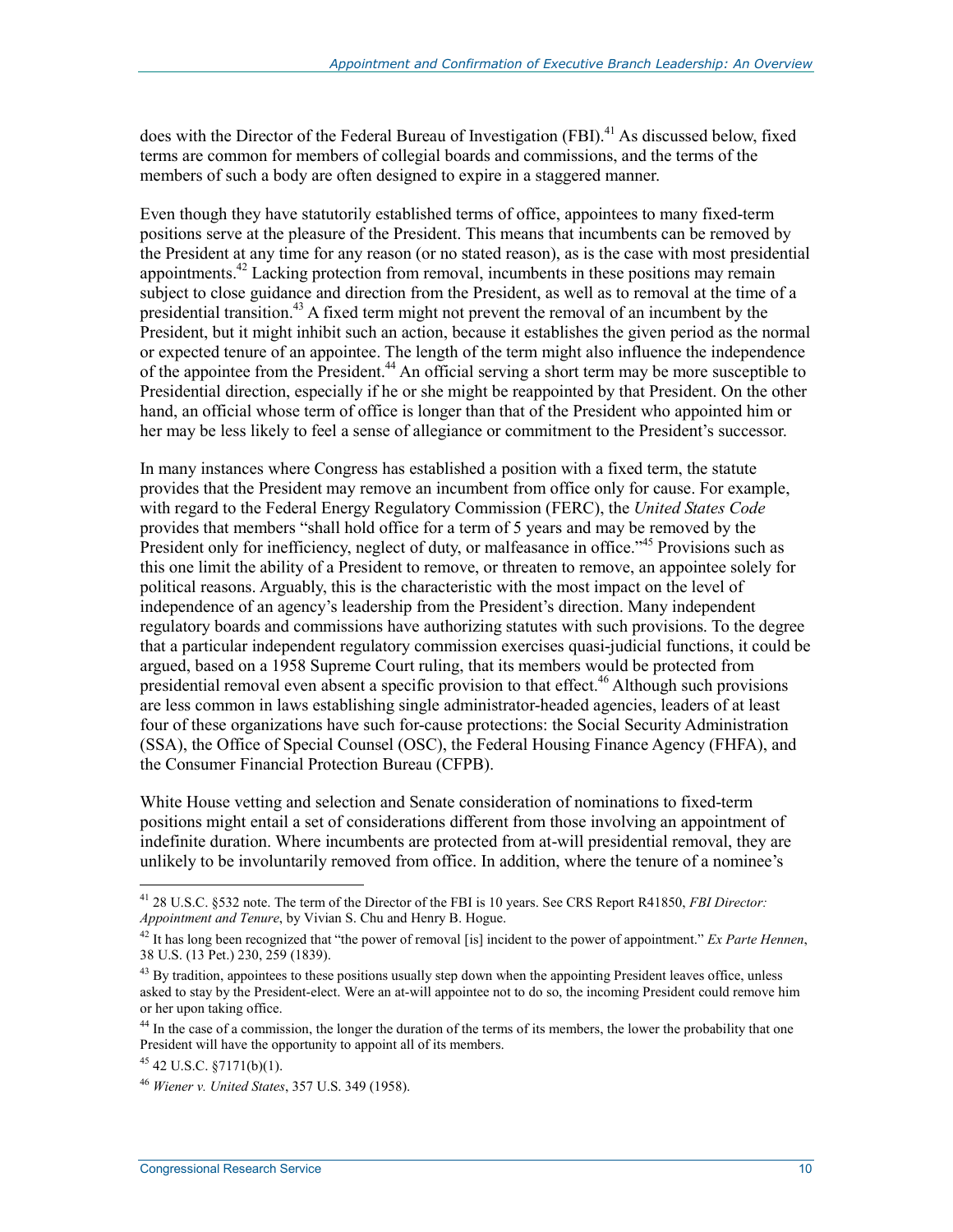appointment would outlast that of an incumbent President, those Senators not of the President's party might elect to prevent confirmation so as to preserve a vacancy that could be filled by an incoming President of their party.

The fixed terms for the members of many federal boards and commissions have set beginning and end dates, irrespective of whether the posts are filled or when appointments are made.<sup> $47$ </sup> The end dates of the fixed terms of a board's various members are staggered, so that the terms do not expire all at once. The use of terms with fixed beginning and end dates is intended to minimize the occurrence of simultaneous board member departures and thereby increase leadership continuity.

In the case of a position with a fixed term with set beginning and end dates, an individual is nominated to a particular seat and a particular term of office. An individual may be nominated and confirmed for a seat for the remainder of an unexpired term in order to replace an appointee who has resigned (or died). Alternatively, an individual might be nominated for an upcoming term with the expectation that the new term will be underway by the time of confirmation. Occasionally, where only a few months of the unexpired term remain, the President has submitted two nominations of the same person simultaneously—the first to complete the unexpired term and the second to complete the entire succeeding term of office.<sup>48</sup>

#### **Appointment and Removal of Chairs**

On some commissions, the chair is subject to Senate confirmation and must be appointed from among the incumbent commissioners. If the President wishes to appoint someone who is not on the commission to be chair, two nominations are submitted simultaneously for the nominee—one for member and the other for chair. For many independent boards and commissions, the chair is appointed from among the group's members by the President alone, without a separate nomination. Often, the President will make his intentions clear when nominating a member whom he plans to designate as chair, once confirmed.

Chairs of executive branch boards and commissions typically serve in that role at the pleasure of the President. Thus, a President generally could remove an incumbent from his or her role as chair as a result of a policy or political disagreement. However, he would usually have to satisfy a higher "for cause" threshold for removing the same individual from his or her role as a member of the board or commission.

<sup>1</sup>  $47$  For example, each of the five seats on the Equal Employment Opportunity Commission has a five-year term. Each year on July 1, the term of one seat expires. On the following day the five-year clock for this seat's next term begins, regardless of whether the seat is occupied. In contrast, for a few agencies, such as the Chemical Safety and Hazard Investigation Board, the full term begins to run when an appointee takes office, and it expires after the incumbent has held the post for the requisite period of time.

<sup>&</sup>lt;sup>48</sup> For example, on January 22, 2013, President Obama submitted two nominations of Sylvia M. Becker to be a member of the Foreign Claims Settlement Commission of the United States. The first of these was to complete the remainder of a three-year term that was to expire on September 30, 2013. The second nomination was to the full three years of the succeeding term, which was to expire on September 16, 2016. The Senate confirmed both nominations on June 27, 2013.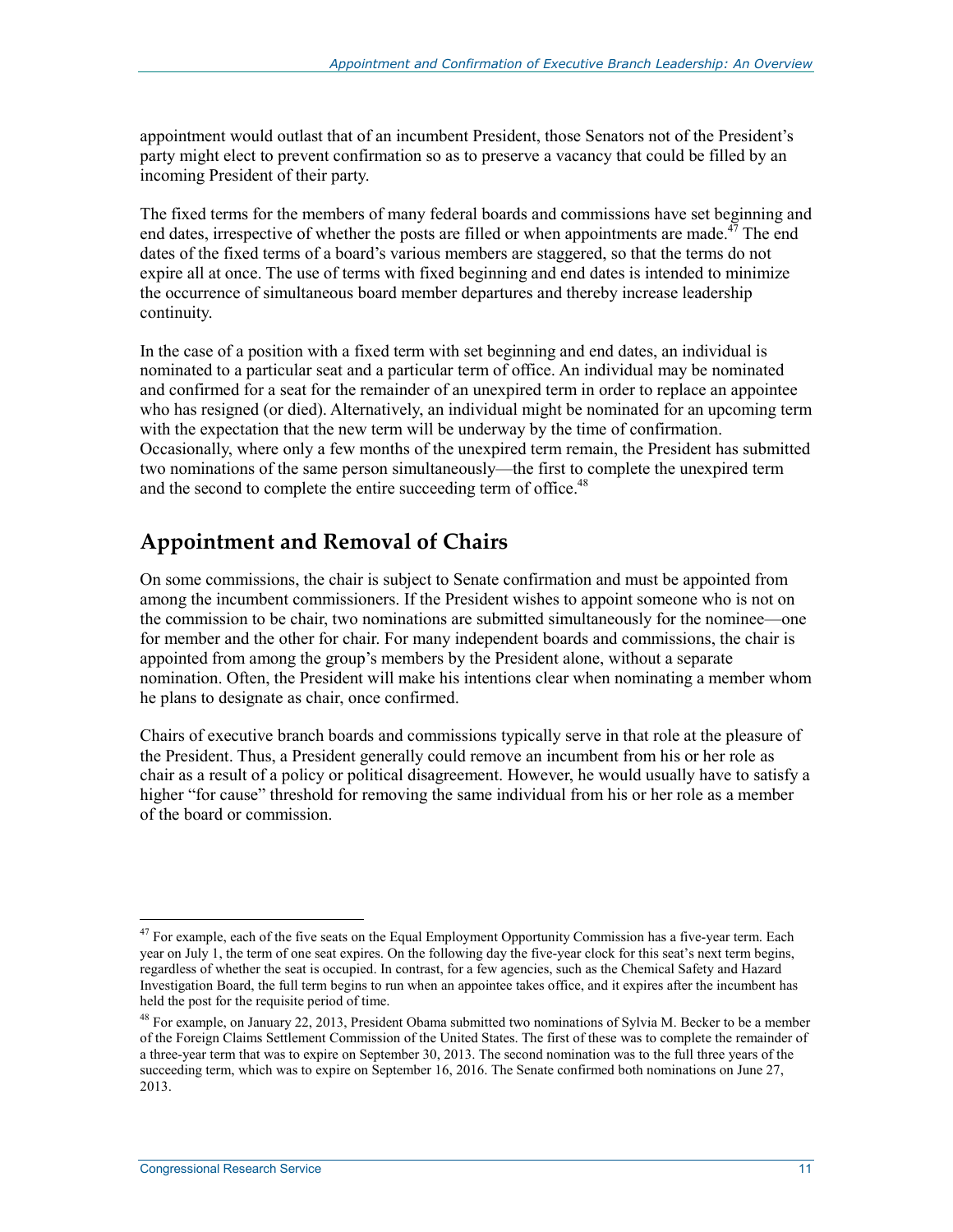### **Holdover Provisions**

Some statutes that establish fixed terms for particular positions also permit an incumbent to remain in office past the end of her or his term without additional appointment or confirmation. In some cases, such a "holdover" provision allows an official to continue serving until he or she is replaced.<sup>49</sup> In other cases, the individual may serve for a specified period linked to the calendar<sup>50</sup> or for some period that is linked to the congressional schedule.<sup>51</sup>

Holdover provisions may affect the dynamics of the advice and consent process. If the President, on one hand, or key Senators, on the other, are satisfied with the performance of an incumbent member serving in a holdover capacity, nomination or confirmation of a successor might be less likely than it would be if the position were vacant. Some boards and commissions have experienced extended periods during which one or more of their members are serving in a holdover capacity. For example, as of May 2015, five of the six members of the Federal Election Commission (FEC) were serving in a holdover capacity, and four of them had been doing so for two years or longer.

<sup>49</sup> For example, with regard to the Federal Maritime Commission (FMC), the *United States Code* provides that when "the term of a Commissioner ends, the Commissioner may continue to serve until a successor is appointed and qualified" (46 U.S.C. §301(b)(2)).

<sup>50</sup> For example, with regard to the Consumer Product Safety Commission (CPSC), the *United States Code* provides that a commissioner "may continue to serve after the expiration of his term until his successor has taken office, except that he may not so continue to serve more than one year after the date on which his term would otherwise expire" (15 U.S.C. §2053(b)(2)).

<sup>51</sup> For example, with regard to the Equal Employment Opportunity Commission (EEOC), the *United States Code*  provides that "all members of the Commission shall continue to serve until their successors are appointed and qualified, except that no such member of the Commission shall continue to serve (1) for more than sixty days when the Congress is in session unless a nomination to fill such vacancy shall have been submitted to the Senate, or (2) after the adjournment sine die of the session of the Senate in which such nomination was submitted" (42 U.S.C. §2000e-4(a)).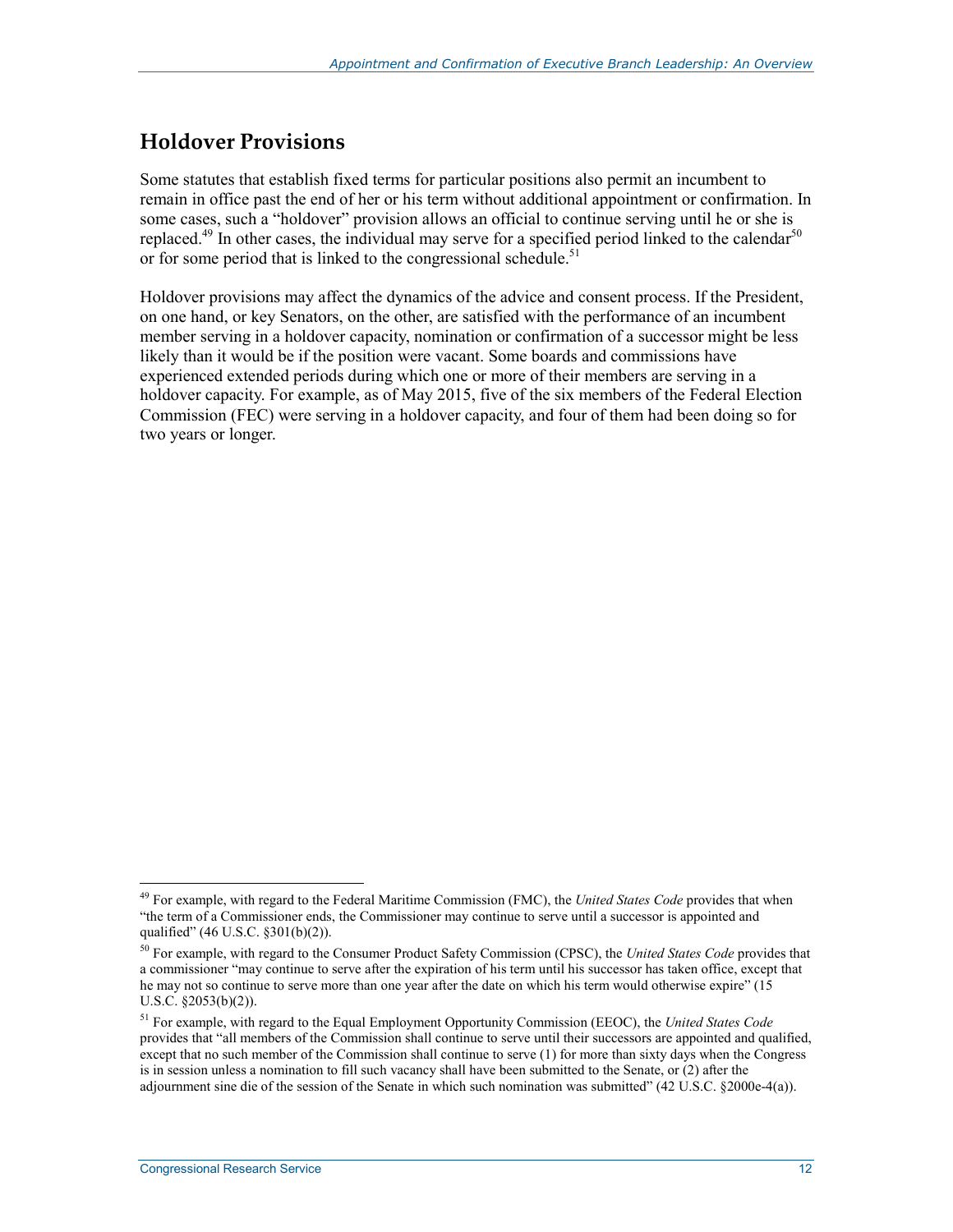# **Appendix. Additional CRS Information on Presidential Appointments**

A number of CRS reports discuss the process and characteristics described above, as well as other related topics. Those reports include the following:

- CRS Report RL31980, *Senate Consideration of Presidential Nominations: Committee and Floor Procedure*, by Elizabeth Rybicki
- CRS Report RL30959, *Presidential Appointee Positions Requiring Senate Confirmation and Committees Handling Nominations*, by Christopher M. Davis and Jerry W. Mansfield
- CRS Report RL32878, *Cloture Attempts on Nominations: Data and Historical Development*, by Richard S. Beth
- CRS Report R43331, *Majority Cloture for Nominations: Implications and the "Nuclear" Proceedings*, by Valerie Heitshusen
- CRS Report R40119, *Filling Advice and Consent Positions at the Outset of a New Administration*, by Henry B. Hogue and Maureen O. Bearden
- CRS Report R42963, *Nominations to Cabinet Positions During Inter-Term Transitions Since 1984*, by Maeve P. Carey, Michael Greene, and Henry B. Hogue
- CRS Report R41872, *Presidential Appointments, the Senate's Confirmation Process, and Changes Made in the 112th Congress*, by Maeve P. Carey
- CRS Report RS21308, *Recess Appointments: Frequently Asked Questions*, by Henry B. Hogue
- CRS Report RL33009, *Recess Appointments: A Legal Overview*, by Vivian S. Chu
- CRS Report R42329, *Recess Appointments Made by President Barack Obama*, by Henry B. Hogue
- CRS Report RL33886, *Statutory Qualifications for Executive Branch Positions*, by Henry B. Hogue
- CRS Report R40856, *The Debate Over Selected Presidential Assistants and Advisors: Appointment, Accountability, and Congressional Oversight*, by Barbara L. Schwemle et al.

In addition, CRS has a number of tracking reports that compile data on nominations made by the President in each Congress to full-time positions in the executive branch. See, for example, CRS Report R43853, *Presidential Appointments to Full-Time Positions in Executive Departments During the 112th Congress*, by Michael Greene; CRS Report R43859, *Presidential Appointments to Full-Time Positions in Independent and Other Agencies During the 112th Congress*, by Michael Greene; and CRS Report R44043, *Presidential Appointments to Full-Time Positions on Regulatory and Other Collegial Boards and Commissions, 113th Congress*, by Michael Greene and Jared C. Nagel.